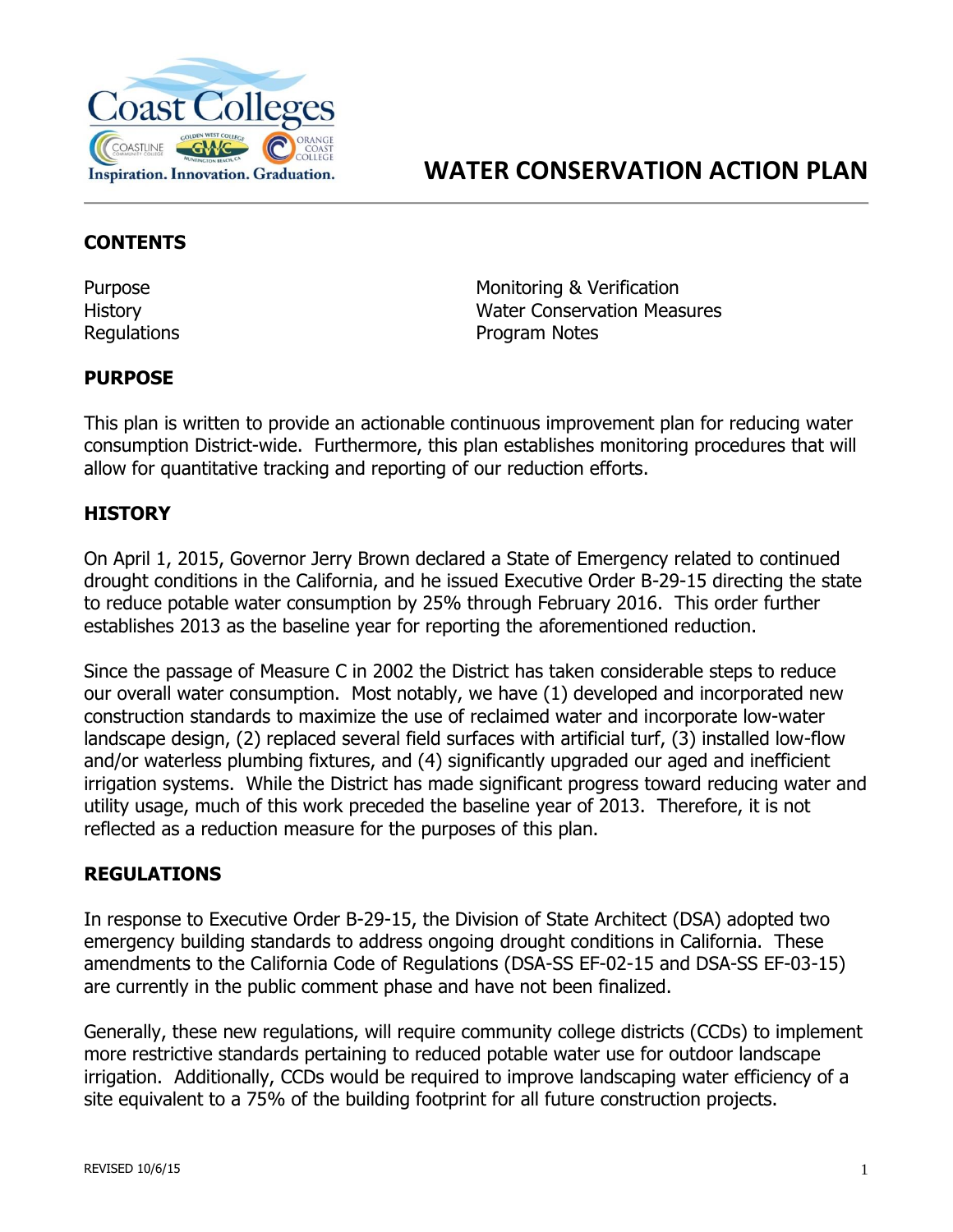# **MONITORING & VERIFICATION**

#### **ANNUAL REPORTING**

In response to Executive Order B-20-15, District will monitor annual consumption relative to 2013 baseline year. This data will inform the respective campus Facilities Planning committees and advise the ongoing development and implementation of water conservation measures. In addition, this information will be available for reporting purposes to the State Chancellor's Office, as requested.

| <b>Coastline Community College Water Usage</b> |                                 |                                                    |             |                                                |  |  |
|------------------------------------------------|---------------------------------|----------------------------------------------------|-------------|------------------------------------------------|--|--|
| <b>Calendar Year</b>                           | <b>Consumption</b><br>(Gallons) | <b>Gross Square Feet</b><br>(from Space Inventory) | Gallons/GSF | <b>Percent Reduction</b><br>from Baseline Year |  |  |
| 2013                                           | 4,896,193                       | 220,188                                            | 22.24       | <b>Baseline Year</b>                           |  |  |
| 2014                                           | 6,337,983                       | 220,188                                            | 28.78       | 29.45%                                         |  |  |
| 2015                                           |                                 |                                                    |             |                                                |  |  |
| 2016                                           |                                 |                                                    |             |                                                |  |  |
|                                                |                                 |                                                    |             |                                                |  |  |

| <b>District Office Water Usage</b> |                                 |                                                    |             |                                                |  |  |
|------------------------------------|---------------------------------|----------------------------------------------------|-------------|------------------------------------------------|--|--|
| <b>Calendar Year</b>               | <b>Consumption</b><br>(Gallons) | <b>Gross Square Feet</b><br>(from Space Inventory) | Gallons/GSF | <b>Percent Reduction</b><br>from Baseline Year |  |  |
| 2013                               | 187,748                         | 57,030                                             | 3.29        | <b>Baseline Year</b>                           |  |  |
| 2014                               | 227.392                         | 57,030                                             | 3.99        | 21.12%                                         |  |  |
| 2015                               |                                 |                                                    |             |                                                |  |  |
| 2016                               |                                 |                                                    |             |                                                |  |  |
|                                    |                                 |                                                    |             |                                                |  |  |

| <b>Golden West College Water Usage</b> |                                 |                                                    |             |                                                |  |
|----------------------------------------|---------------------------------|----------------------------------------------------|-------------|------------------------------------------------|--|
| <b>Calendar Year</b>                   | <b>Consumption</b><br>(Gallons) | <b>Gross Square Feet</b><br>(from Space Inventory) | Gallons/GSF | <b>Percent Reduction</b><br>from Baseline Year |  |
| 2013                                   | 43,743,788                      | 653,945                                            | 66.89       | <b>Baseline Year</b>                           |  |
| 2014                                   | 44,619,696                      | 648,740                                            | 68.78       | 2.82%                                          |  |
| 2015                                   |                                 |                                                    |             |                                                |  |
| 2016                                   |                                 |                                                    |             |                                                |  |
|                                        |                                 |                                                    |             |                                                |  |

| <b>Orange Coast College Water Usage</b> |                                 |                                                    |             |                                                |  |
|-----------------------------------------|---------------------------------|----------------------------------------------------|-------------|------------------------------------------------|--|
| <b>Calendar Year</b>                    | <b>Consumption</b><br>(Gallons) | <b>Gross Square Feet</b><br>(from Space Inventory) | Gallons/GSF | <b>Percent Reduction</b><br>from Baseline Year |  |
| 2013                                    | 23,129,058                      | 967,308                                            | 23.91       | <b>Baseline Year</b>                           |  |
| 2014                                    | 25,146,212                      | 1,042,388                                          | 24.12       | 0.89%                                          |  |
| 2015                                    |                                 |                                                    |             |                                                |  |
| 2016                                    |                                 |                                                    |             |                                                |  |
|                                         |                                 |                                                    |             |                                                |  |

## **SUBMETERING**

Sub-metering provides real-time, granular visibility of water usage. This localized information can be reported back to maintenance and operations and therefore provide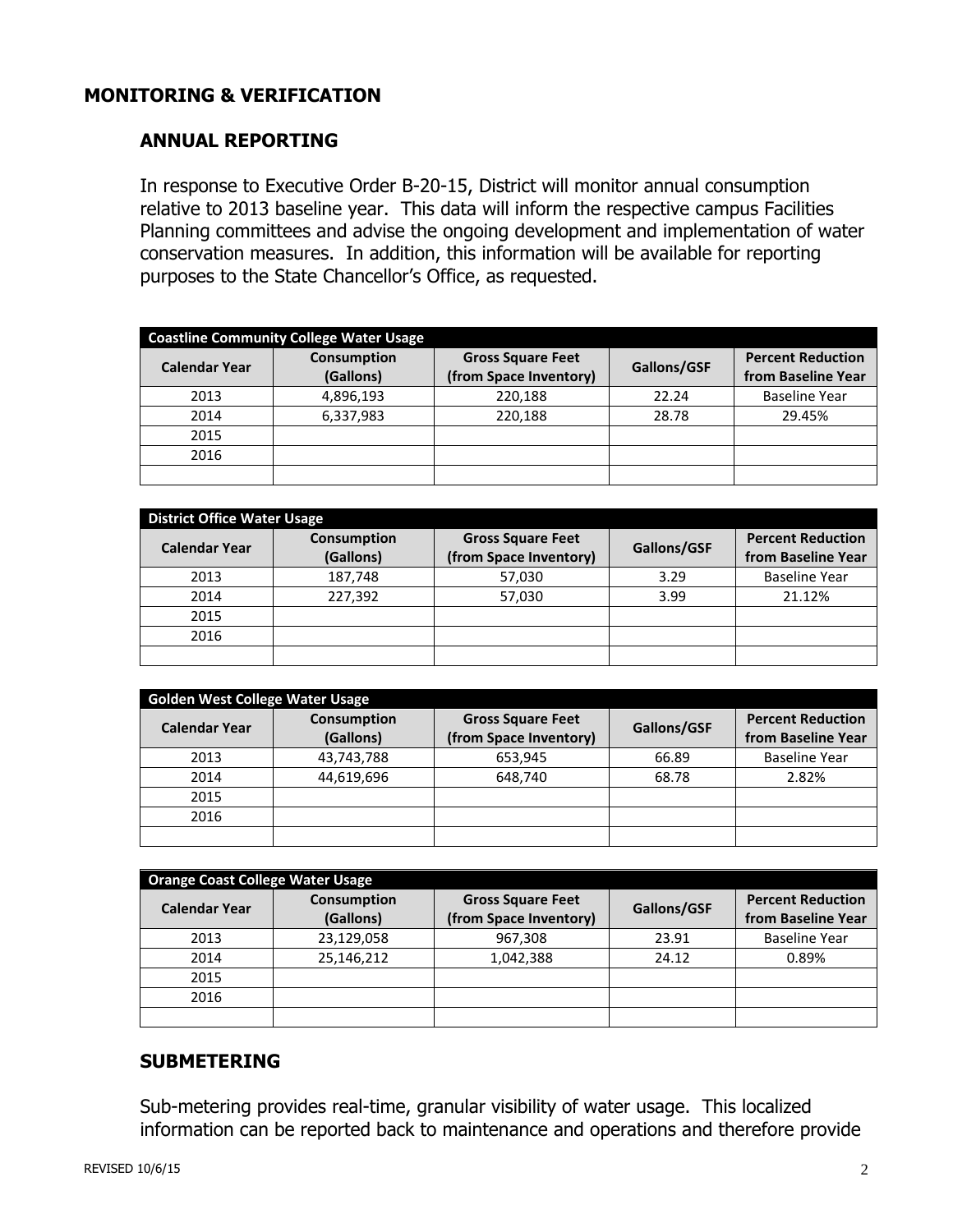the ability to implement operational changes immediately, rather than waiting for a month-end report from the water provider. While installation of sub-meters alone will not reduce water usage, diligent monitoring and review of the data informs decisionmaking and implementation of conservation measures. Each campus may choose to install sub-meters and an associated monitoring program as part of its' routine O&M procedures.

#### **WATER CONSERVATION MEASURES**

All water conservation measures on campus are to be referred to the respective Maintenance and Operations department to evaluate the impact and feasibility of the proposed measures. After making a determination that a project is viable, such measures are placed on the Water Conservation Measures Project List and assigned a priority level (High, Normal, Low). This list is intended to serve as a continuous improvement action plan, and projects will be selected for implementation based upon the availability of resources.

## **PRIORITY LEVEL**



## **Implementation Cost**

Maintenance and Operations will provide a report and review the Water Conservation Measures Project List with their respective Facilities Planning Committee at least once per academic term.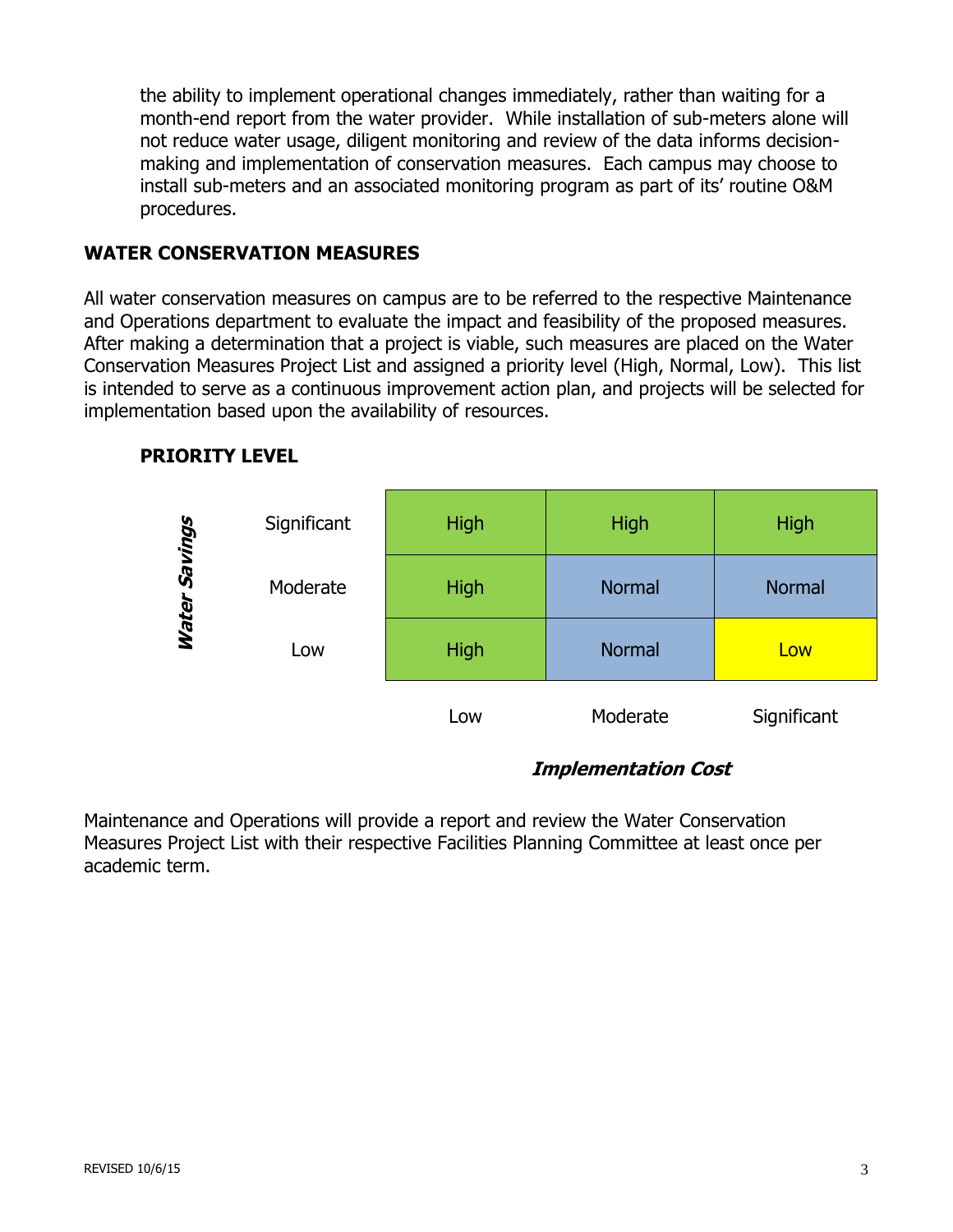| <b>Coast Community College District</b><br><b>WATER CONSERVATION MEASURES PROJECT LIST</b> |                                                                                                                                                            |                  |                       |                        |  |  |
|--------------------------------------------------------------------------------------------|------------------------------------------------------------------------------------------------------------------------------------------------------------|------------------|-----------------------|------------------------|--|--|
| <b>CAMPUS</b>                                                                              | <b>PROJECT DESCRIPTION</b>                                                                                                                                 | <b>EST. COST</b> | <b>PRIORITY LEVEL</b> | <b>COMPLETION DATE</b> |  |  |
| D/W                                                                                        | Reduce turf watering time by 20%                                                                                                                           | \$0              | High                  | 5/2015                 |  |  |
| D/W                                                                                        | Suspend use of all water features                                                                                                                          | \$0              | High                  | 5/2015                 |  |  |
| D/W                                                                                        | Post signage in restrooms to promote water                                                                                                                 | \$0\$            | High                  | 5/2015                 |  |  |
|                                                                                            | conservation efforts                                                                                                                                       |                  |                       |                        |  |  |
| <b>DIST</b>                                                                                | Install low-flow sink aerators in kitchens                                                                                                                 | \$300            | High                  |                        |  |  |
| CCC                                                                                        | Reduce window washing from quarterly to semi-annual                                                                                                        | (55,000)         | High                  | 7/2015                 |  |  |
| CCC                                                                                        | Reduce pressure washing maintenance activities                                                                                                             | \$0              | High                  | 7/2015                 |  |  |
| CCC                                                                                        | Install low-flow toilets/urinals at College Center                                                                                                         | \$35,000         | High                  |                        |  |  |
| CCC                                                                                        | Replace spray irrigation with drip irrigation in planters,<br>College-wide                                                                                 | \$75,000         | High                  |                        |  |  |
| CCC                                                                                        | Install low-flow faucets and restroom fixtures at Garden<br><b>Grove Center</b>                                                                            | \$70,000         | Normal                |                        |  |  |
| <b>GWC</b>                                                                                 | Replace pool sand filtration system with "Defender"<br>system, reducing filter backwashes by 98%                                                           | \$285,000        | High                  |                        |  |  |
| <b>GWC</b>                                                                                 | Replace natural turf football practice field with artificial<br>turf                                                                                       | \$1,500,000      | Normal                | 7/2015                 |  |  |
| <b>OCC</b>                                                                                 | Suspend "water play" at the Childrens' Center                                                                                                              | \$0              | High                  | 7/2015                 |  |  |
| <b>OCC</b>                                                                                 | Install automatic weather-controlled irrigation controls<br>(2 zones)                                                                                      | \$32,000         | Normal                |                        |  |  |
| <b>OCC</b>                                                                                 | Install low-flow restroom fixtures, campus-wide                                                                                                            | \$100,000        | Normal                |                        |  |  |
| OCC                                                                                        | Replace 1,200 spray irrigation heads with low-flow<br>rotating irrigation heads                                                                            | \$90,000         | Normal                |                        |  |  |
| OCC                                                                                        | Replace inefficient HVAC Cooling towers at Art Center,<br>Technology, & Music                                                                              | \$600,000        | Normal                |                        |  |  |
| <b>OCC</b>                                                                                 | Replace inefficient HVAC Cooling towers at Building 7,<br>Lewis Center, and Chemistry                                                                      | \$600,000        | Normal                |                        |  |  |
| <b>OCC</b>                                                                                 | Install master irrigation flow sensor and valve with<br>water hammer dampening, pressure regulation, and<br>automatic shut off at the point-of-connection. | \$150,000        | Low                   |                        |  |  |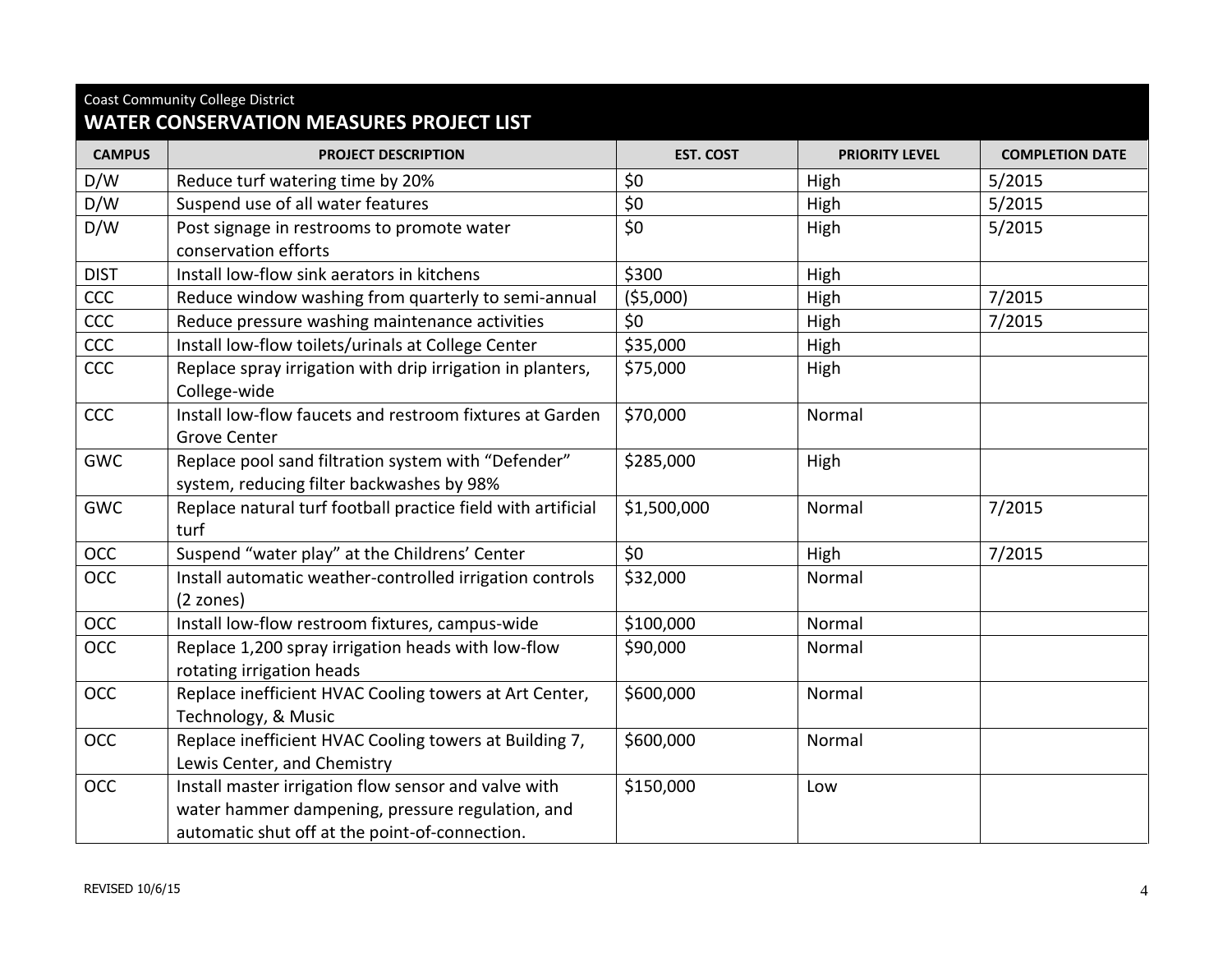| <b>OCC</b> | Install automatic weather-controlled irrigation controls   | \$135,000 | Low |  |
|------------|------------------------------------------------------------|-----------|-----|--|
|            | $(15 \text{ zones})$                                       |           |     |  |
| <b>OCC</b> | Install automatic flow sensors and master valves to        | \$218,000 | Low |  |
|            | regulate pressure and quickly isolate and turn off leaking |           |     |  |
|            | irrigation and/or broken sprinkler heads (13 zones)        |           |     |  |
| <b>OCC</b> | Install reclaimed water source at LeBard Stadium for       |           |     |  |
|            | irrigation                                                 |           |     |  |
| <b>OCC</b> | Install reclaimed water source at Horticulture gardens     |           |     |  |
|            | for irrigation                                             |           |     |  |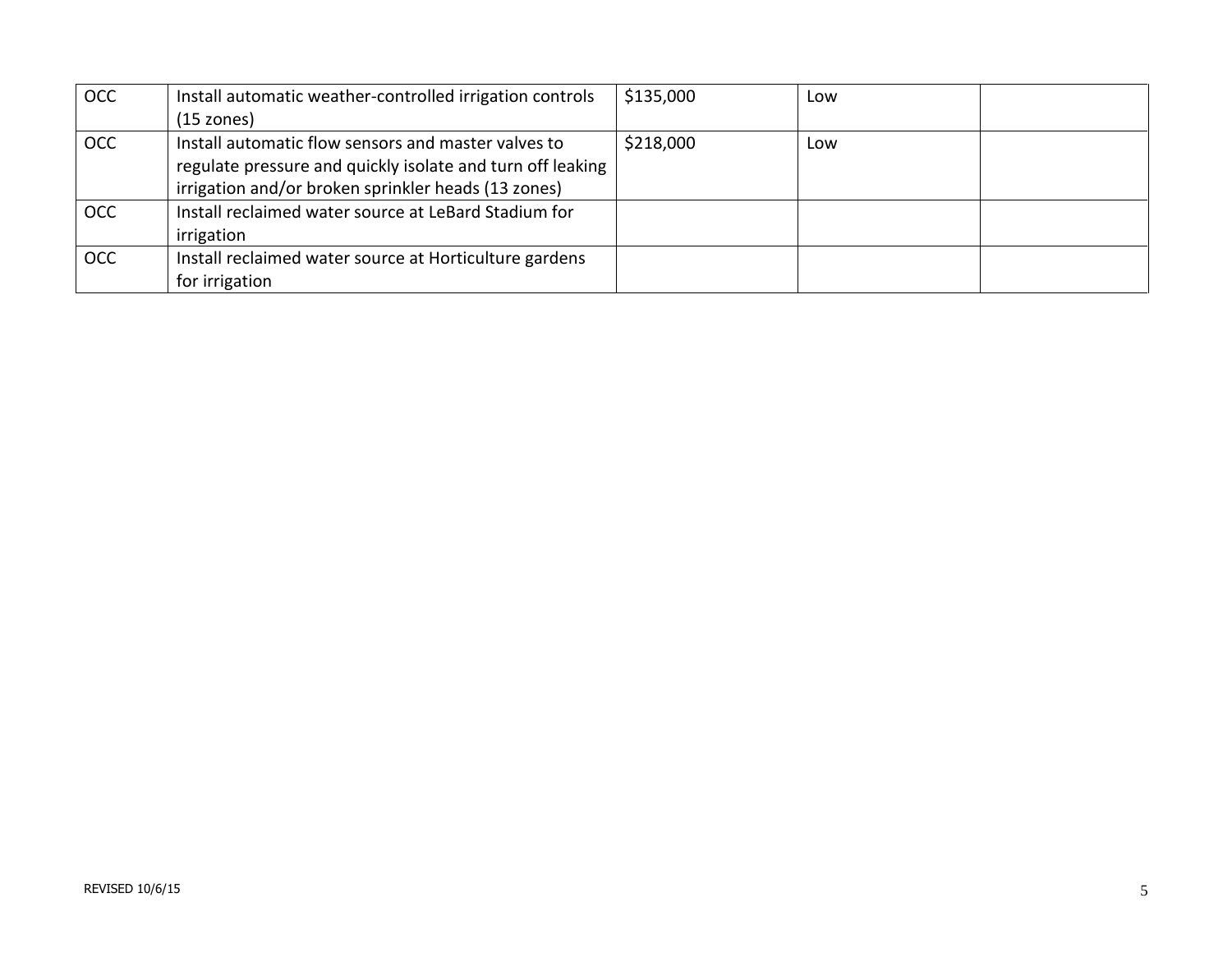# **DIVISION OF RESPONSIBILITIES**

#### **CAMPUS FACILITIES PLANNING COMMITTEE**

- Review water consumption data, annually;
- Identify and recommend new water conservation measures for assessment by the Maintenance and Operations department;
- Review and approve list of Water Conservation Measures Project List, at least once per academic term;
- Receive and discuss periodic staff reports regarding implementation of water conservation measures.

#### **MAINTENANCE AND OPERATIONS DEPARTMENT**

- Coordinate implementation of water conservation measures, under advisement of Campus Facilities Planning Committee;
- Conduct regular inspections of irrigation/plumbing and deploy immediate corrective measures;
- Review monthly water usage records and/or develop a site specific sub-meter monitoring program;
- Assess, develop, and recommend new water conservation measures to be included on the Water Conservation Measures Project List;
- Provide staff reports to the Campus Facilities Planning Committee regarding water conservation measures.

#### **FACILITIES DEPARTMENT**

- Implement water conservation standards into new construction projects;
- Develop and maintain District-wide Water Conservation Action Plan;
- Support campuses in the development, funding, and implementation of water conservation projects;
- Monitor and support campuses in ensuring continued regulatory compliance;
- Compile and facilitate annual reporting to the State Chancellor's Office, as requested.